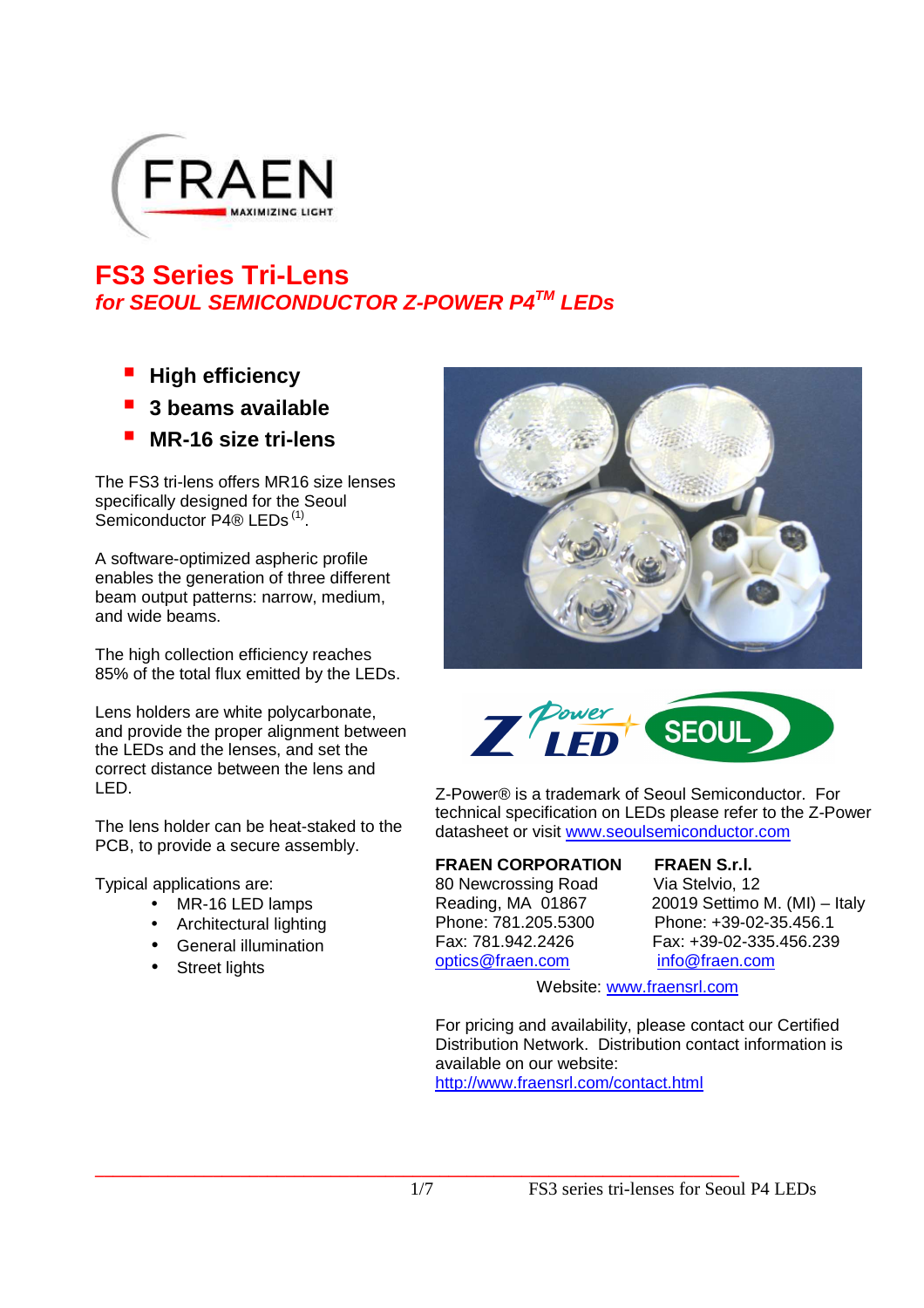

#### **General Characteristics**

Lens Material Holder Material Operating Temperature range Storage Temperature range

Optical Grade PMMA PC, white color  $-40$ deg C  $/ + 80$  deg C  $-40$ deg C  $/ + 80$  deg C

Average transmittance in visible spectrum (400 – 700nm) >90%, as measured using 3mm thick Optical Grade PMMA.

**\_\_\_\_\_\_\_\_\_\_\_\_\_\_\_\_\_\_\_\_\_\_\_\_\_\_\_\_\_\_\_\_\_\_\_\_\_\_\_\_\_\_\_\_\_\_\_\_\_\_\_\_\_\_\_\_\_\_\_\_\_\_\_\_** 

Please note that flow lines and weld lines on the external surfaces of the lenses are acceptable if the optical performance of the lens is within the specification described in the section "OPTICAL CHARACTERISTICS"

#### **IMPORTANT NOTE – Lenses handling and cleaning**:

- Handling: Always use gloves to handle lenses and/or handle the lenses only by the flange. Never touch the outside surfaces of the lenses with fingers; finger oils and contamination will absorb or refract light.
- Cleaning: Clean lenses only if necessary. Use only soap and water to clean the surfaces and lenses. Never expose the lenses to solvents such as alcohol, as it will damage the plastic.

#### **Scope**

This datasheet provides information about the following FS3 series tri-lenses.

**\_\_\_\_\_\_\_\_\_\_\_\_\_\_\_\_\_\_\_\_\_\_\_\_\_\_\_\_\_\_\_\_\_\_\_\_\_\_\_\_\_\_\_\_\_\_\_\_\_\_\_\_\_\_\_\_\_\_\_\_\_\_\_\_** 

Lens and holder (assembly):

- FS3-N1-SSP4-H
- FS3-M1-SSP4-H
- FS3-W1-SSP4-H

This space intentionally left blank.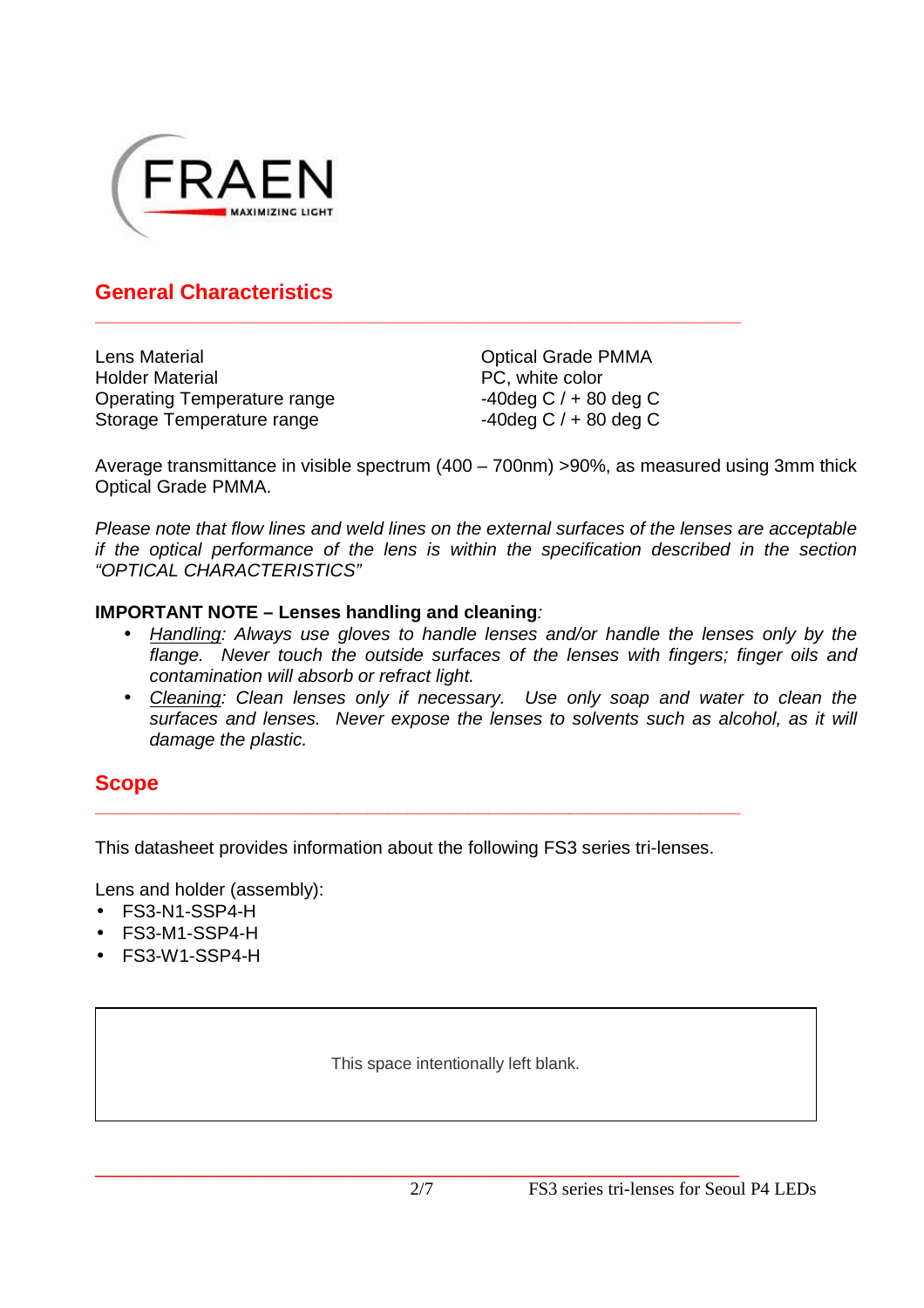

## **Optical Characteristics – Beam Angle (degrees, full angle at ½ peak)**

**\_\_\_\_\_\_\_\_\_\_\_\_\_\_\_\_\_\_\_\_\_\_\_\_\_\_\_\_\_\_\_\_\_\_\_\_\_\_\_\_\_\_\_\_\_\_\_\_\_\_\_\_\_\_\_\_\_\_\_\_\_\_\_\_** 

| Lens Part Number             | Type of lens | Cool<br>White | Warm<br>White | <b>Blue</b> | Green | Red |
|------------------------------|--------------|---------------|---------------|-------------|-------|-----|
| FS3-N1-SSP4-H                | Narrow beam  | 6             | $\ast$        | 6           | 5     | 6   |
| FS3-M1-SSP4-H<br>Medium beam |              | 26            | $\ast$        | 26          | 26    | 25  |
| FS3-W1-SSP4-H                | Wide beam    | 40            | $\ast$        | 40          | 37    | 34  |

(1) The typical divergence varies with LED color due to different chip size and chip position tolerance. The typical total divergence is the full angle measured where the luminous intensity is half of the peak value.

### **Optical Characteristics – On-Axis Intensity (candela/lumen)**

**\_\_\_\_\_\_\_\_\_\_\_\_\_\_\_\_\_\_\_\_\_\_\_\_\_\_\_\_\_\_\_\_\_\_\_\_\_\_\_\_\_\_\_\_\_\_\_\_\_\_\_\_\_\_\_\_\_\_\_\_\_\_\_\_**

| Lens Part Number             | Type of lens | Cool<br>White | Warm<br>White<br>Ő | <b>Blue</b> | Green | Red |
|------------------------------|--------------|---------------|--------------------|-------------|-------|-----|
| FS3-N1-SSP4-H                | Narrow beam  | 24            | $\ast$             | 24          | 31    | 30  |
| FS3-M1-SSP4-H<br>Medium beam |              | 2.9           | $\ast$             | 2.9         | 3.4   | 3.7 |
| FS3-W1-SSP4-H                | Wide beam    | 1.4           | $\ast$             | 1.4         | 1.7   | 0.8 |

(2) To calculate the on-axis intensity, multiply the on-axis efficiency of the lens (cd/lm) by the total flux of the Seoul P4 LED used. See "Illumination Calculations" below. For more detail on flux binning please check the Seoul P4 LED datasheet at http://www.seoulsemicon.com/en/product/prd/zpowerLEDp4.asp

(3) Luminous intensity depends on the flux binning and tolerances of the LEDs. Please refer to the Seoul P4 LED datasheet for more details on flux binning and mechanical tolerances.

(4) Typical illuminance was measured in candela per lumen with typical Seoul P4 LED. To estimate the illuminance in lux, multiply the typical illuminance by the flux (lumens) of your LED. See "Illumination Calculations" below.

\* Configuration not yet measured.

This space intentionally left blank.

**\_\_\_\_\_\_\_\_\_\_\_\_\_\_\_\_\_\_\_\_\_\_\_\_\_\_\_\_\_\_\_\_\_\_\_\_\_\_\_\_\_\_\_\_\_\_\_\_\_\_\_\_\_\_\_\_\_\_\_\_\_\_\_\_\_\_\_\_\_\_\_**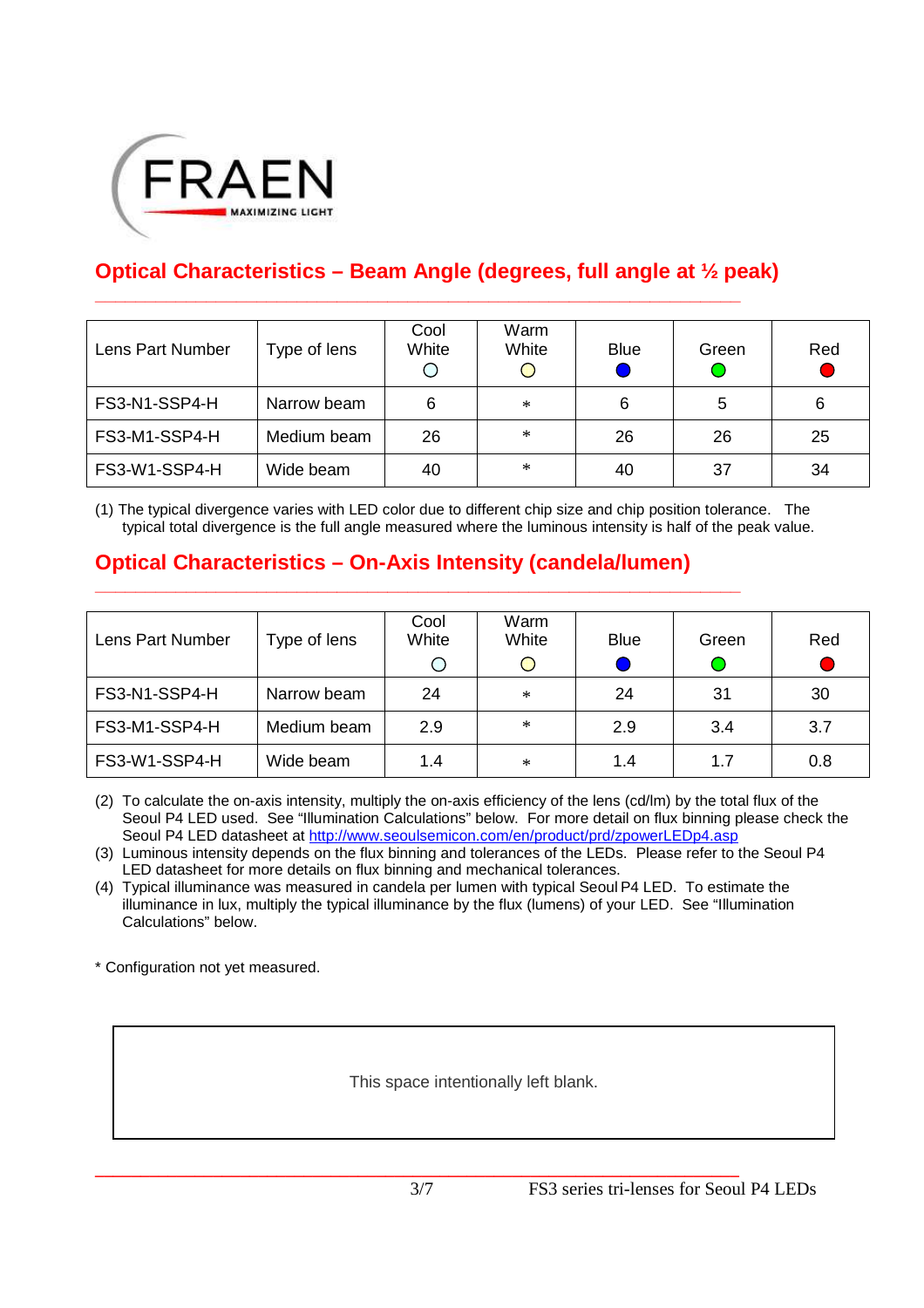

## **Illumination Calculations**

To calculate peak candela: Find the central spot "on-axis intensity" value in the table above, then multiply this value by the lumens output from your LED (refer to the P4 LED datasheet http://www.seoulsemicon.com/en/product/prd/zpowerLEDp4.asp for nominal lumens values). Or for a more accurate value, refer to their .pdf spec for intensity binning.

**\_\_\_\_\_\_\_\_\_\_\_\_\_\_\_\_\_\_\_\_\_\_\_\_\_\_\_\_\_\_\_\_\_\_\_\_\_\_\_\_\_\_\_\_\_\_\_\_\_\_\_\_\_\_\_\_\_\_\_\_\_\_\_\_** 

#### Example calculation:

If the Fraen narrow beam tri-lens FS3-N1-SSP4-H is used on a cool ("pure") white Seoul P4 LED at 350 mA, the typical luminous flux of each LED is 80 lumens:

The calculation is: (24 candela/lumen) x (80 lumens) = 1920 candela peak on-axis. For three 80 lumen LEDs and a tri-lens:  $1920 \times 3 = 5760$  candela peak on-axis.

The beam angle specified in the table above is 6 degrees full beam-width measured at half-peak. This means at 3 degrees off-axis (half of 6 degrees), the intensity should be half of 1920 candela, or 960 candelas.

1 candela at 1-meter distance produces 1 Lux. This means the peak intensity at 1 meter will be 1920 lux. The intensity decreases as a function of the distance squared, so at 2 meters the peak intensity will be 1920 / (2<sup>2</sup>) = 480 lux. At 3 meters distance, the peak intensity will be 19200 / (3<sup>2</sup>) = 213 lux.

**\_\_\_\_\_\_\_\_\_\_\_\_\_\_\_\_\_\_\_\_\_\_\_\_\_\_\_\_\_\_\_\_\_\_\_\_\_\_\_\_\_\_\_\_\_\_\_\_\_\_\_\_\_\_\_\_\_\_\_\_\_\_\_\_** 

### **Mechanical Characteristics**



Figure 1: The tri-lens assemblies can be identified by the face surfaces of the lenses. The FS3 series tri-lenses are available only assembled to a holder. The holder provides the correct alignment of the lenses to the LEDs.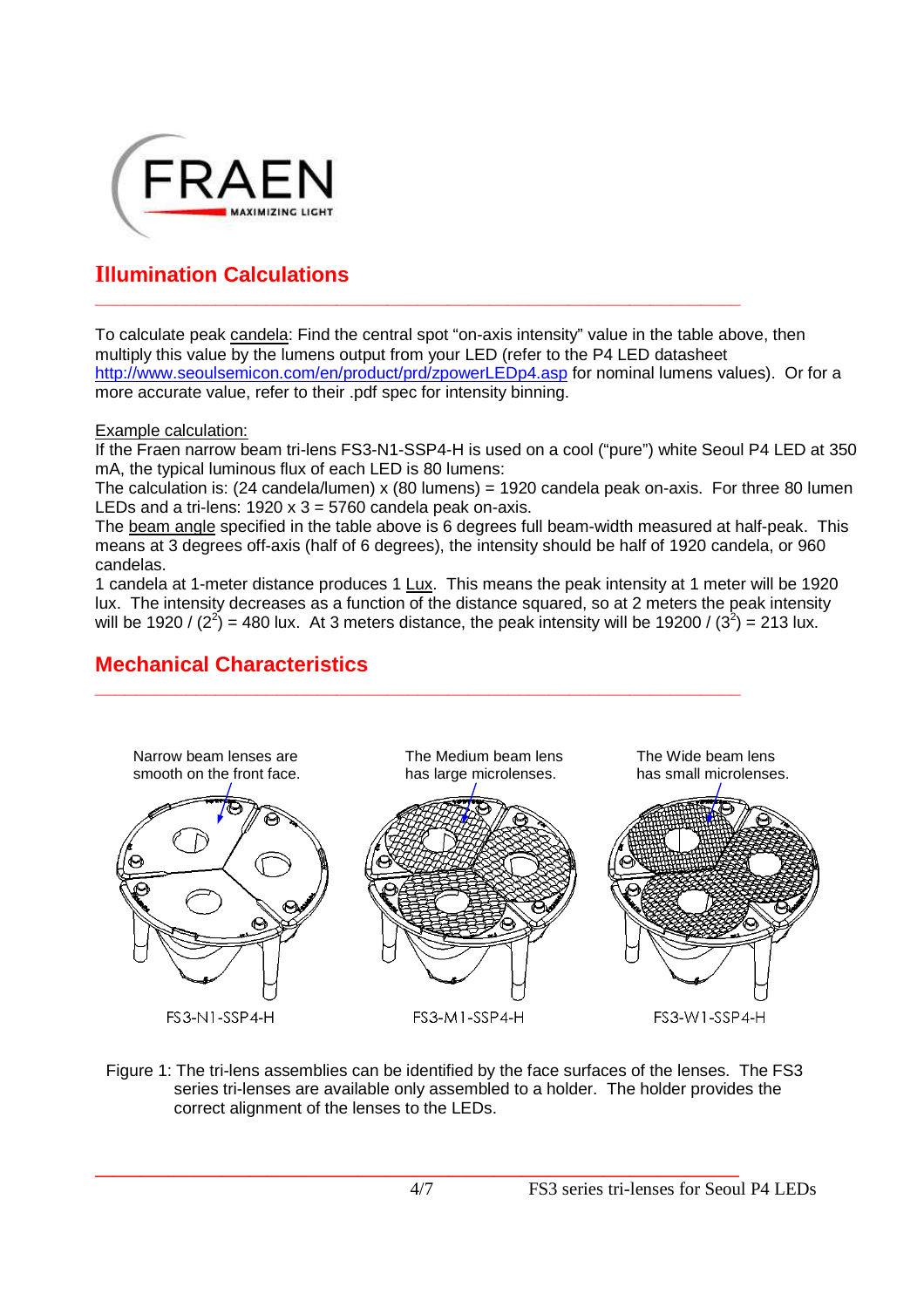



Figure 2: X-section view shows the lenses touch the Seoul P4 LEDs, and the holder aligns the lenses to the LED.



Dimension tolerance: +/- 0.2 mm

Figure 3: X-section view. The dimension "23.5 mm" represents the distance from the top of the lens holder to the bottom of the LEDs.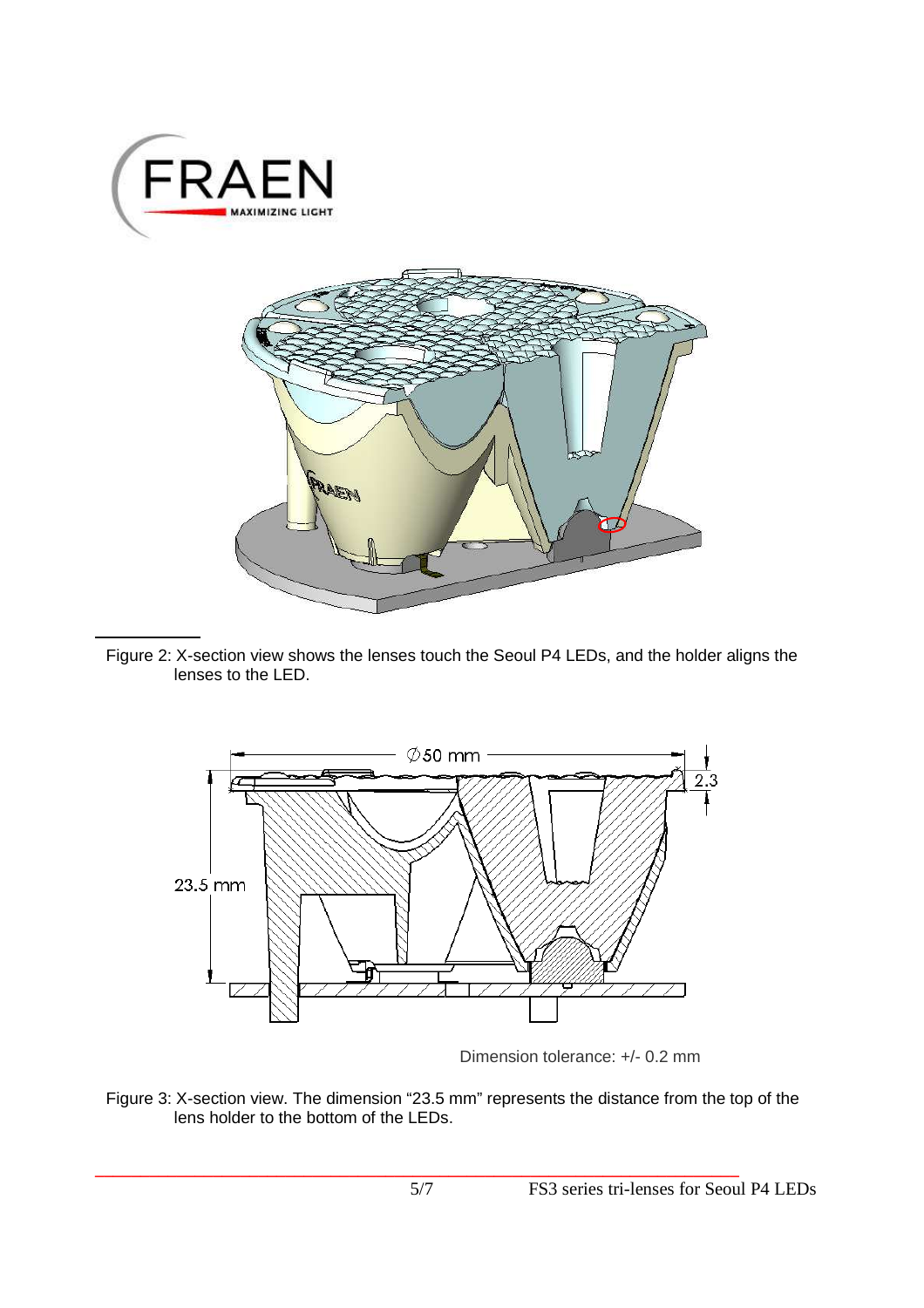



Figure 4: The 3 legs on the tri-lens require clearance holes in the circuit board. The holder has a ring feature around each lens, to align the holder to the LEDs.



Figure 5: For best fit to the FS3 tri-lens, the PCB should have thru holes and LEDs located as shown above. The rotation/orientation of the LEDs should to be as shown, for the LED wires to align with the clearance slots in the lens holder. This is also shown in Figure 2.